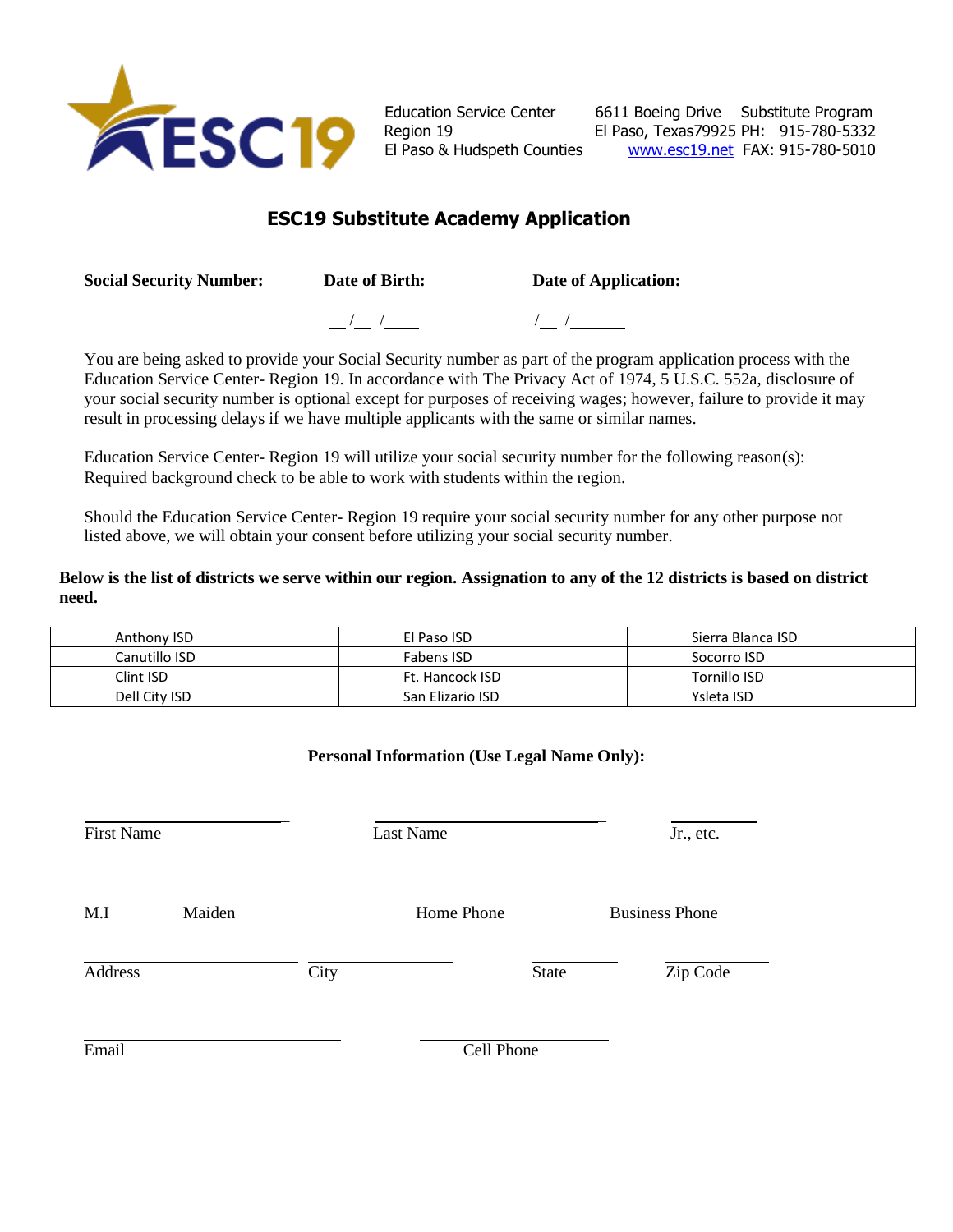Languages other than English which you are proficient (Read-Write-Speak): Spanish  $\Box$ 

Other:

### **Employment Eligibility**

Are you legally authorized to work in the United States on a full-time basis? (If employed by a school district, you will be required to complete an Employment Eligibility Verification Form (Form I-9) and produce documentation of your identity and authorization to work.) Yes  $\Box$  No  $\Box$ 

#### **Disability Statement (American with Disabilities Act [ADA])**

**Education**

If you have a disability and believe you may need special services or accommodations to assist you with the program, you are encouraged to contact the Director of Alternative Certification to discuss your needs. Please have medical documentation of needs or conditions. All discussions and documentation are kept confidential.

| Bachelor's Degree Granted: Month Year from College/University located in City/State                                                                                                                                                                                                     |                                                                                                                                                                                                                       |                                                                                                                                                                                                                                                                                          |                                                                            |
|-----------------------------------------------------------------------------------------------------------------------------------------------------------------------------------------------------------------------------------------------------------------------------------------|-----------------------------------------------------------------------------------------------------------------------------------------------------------------------------------------------------------------------|------------------------------------------------------------------------------------------------------------------------------------------------------------------------------------------------------------------------------------------------------------------------------------------|----------------------------------------------------------------------------|
| Major:                                                                                                                                                                                                                                                                                  |                                                                                                                                                                                                                       |                                                                                                                                                                                                                                                                                          |                                                                            |
| Master's Degree granted: Month Year College/University located in City/State                                                                                                                                                                                                            |                                                                                                                                                                                                                       |                                                                                                                                                                                                                                                                                          |                                                                            |
|                                                                                                                                                                                                                                                                                         |                                                                                                                                                                                                                       |                                                                                                                                                                                                                                                                                          |                                                                            |
| List in order all colleges/universities attended:                                                                                                                                                                                                                                       |                                                                                                                                                                                                                       |                                                                                                                                                                                                                                                                                          |                                                                            |
| College/ University                                                                                                                                                                                                                                                                     | City, State                                                                                                                                                                                                           | Date of attendance                                                                                                                                                                                                                                                                       | Semester Hrs.                                                              |
| the contract of the contract of the contract of the contract of the contract of<br>the control of the control of the control of the control of the control of                                                                                                                           | the control of the control of the control of the control of the control of<br>the control of the control of the control of the control of                                                                             | <u>and the state of the state of the state of the state of the state of the state of the state of the state of the state of the state of the state of the state of the state of the state of the state of the state of the state</u><br>the control of the control of the control of the | and the control of the control of the<br>and the state of the state of the |
| <u> 1989 - Johann Barbara, martin amerikan basal dan berasal dalam basal dalam basal dalam basal dalam basal dala</u><br><u> 1989 - Johann Stein, mars an deus an deus Amerikaansk kommunister (</u><br>the contract of the contract of the contract of the contract of the contract of | <u> 1989 - John Harry Harry Harry Harry Harry Harry Harry Harry Harry Harry Harry Harry Harry Harry Harry Harry H</u><br>the control of the control of the control of<br>the control of the control of the control of | <u> 1989 - Johann Barn, mars an t-Amerikaansk kommunister (</u><br><u> 1989 - John Harry Harry Harry Harry Harry Harry Harry Harry Harry Harry Harry Harry Harry Harry Harry Harry H</u><br>the company of the company of the company of                                                 | and the control of the control of<br><u> Albanya (Albanya)</u>             |
| <b>Additional Degrees/Certifications</b>                                                                                                                                                                                                                                                |                                                                                                                                                                                                                       |                                                                                                                                                                                                                                                                                          |                                                                            |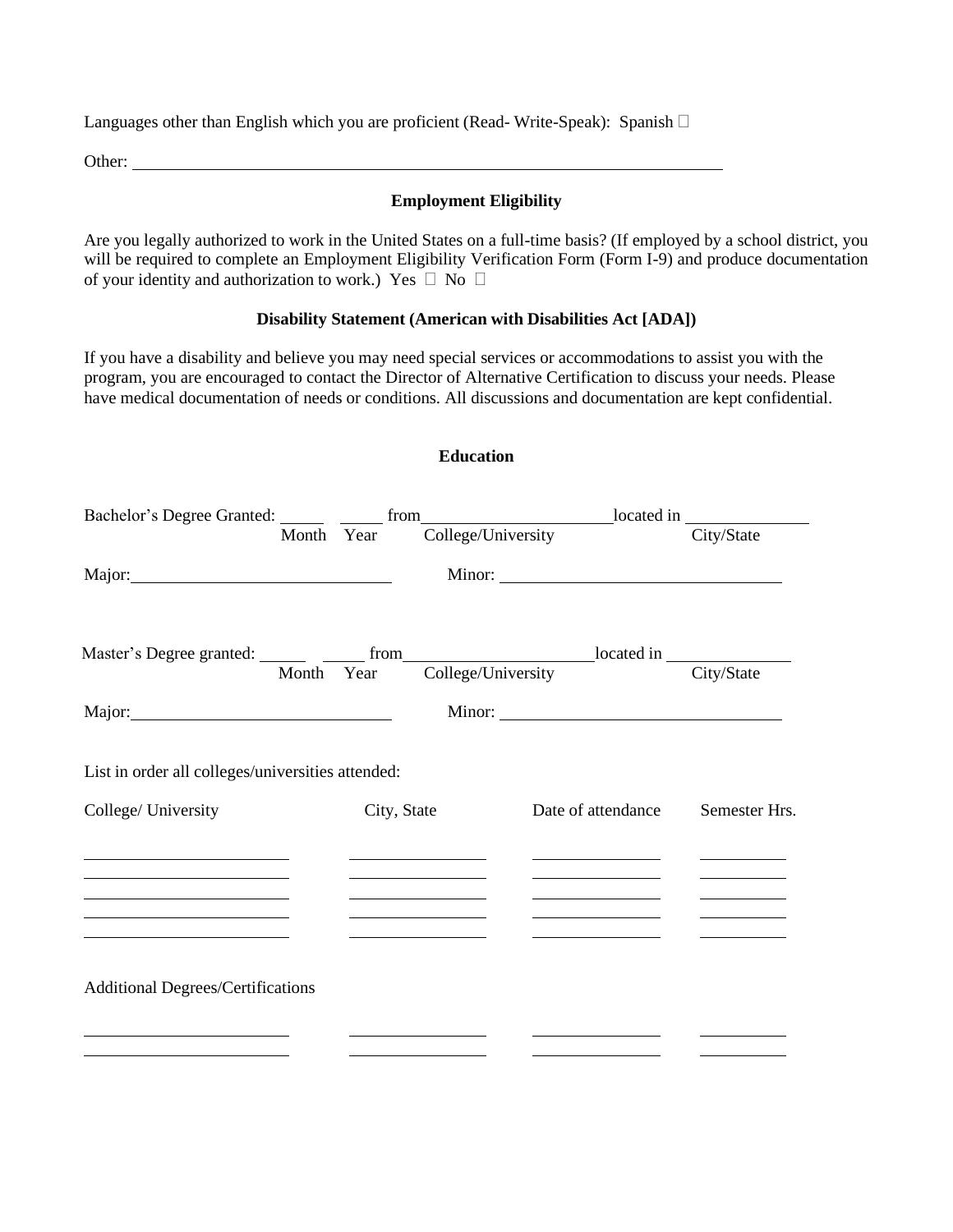### **Work Experience**

Please write below a complete listing of all jobs or positions you have held in the last 5 years. You may include any volunteer positions which you feel may be relevant to the application. Please put an "\*" beside any employment or volunteer position where you had an opportunity to work with children. (If more space is needed, please attach a separate sheet of paper.)

| <b>School</b><br>District/ | <b>Address</b><br>City/State | <b>Phone</b><br>number | <b>Positions</b><br>held by | <b>Immediate</b><br><b>Supervisor</b> | <b>Full or</b><br>part time | <b>Dates</b><br>employed | <b>Reason for</b><br>leaving |
|----------------------------|------------------------------|------------------------|-----------------------------|---------------------------------------|-----------------------------|--------------------------|------------------------------|
| <b>Firm Name</b>           |                              | (include<br>area code) | applicant                   | name/title                            |                             |                          |                              |
|                            |                              |                        |                             |                                       |                             |                          |                              |
|                            |                              |                        |                             |                                       |                             |                          |                              |
|                            |                              |                        |                             |                                       |                             |                          |                              |
|                            |                              |                        |                             |                                       |                             |                          |                              |
|                            |                              |                        |                             |                                       |                             |                          |                              |
|                            |                              |                        |                             |                                       |                             |                          |                              |
|                            |                              |                        |                             |                                       |                             |                          |                              |
|                            |                              |                        |                             |                                       |                             |                          |                              |
|                            |                              |                        |                             |                                       |                             |                          |                              |
|                            |                              |                        |                             |                                       |                             |                          |                              |
|                            |                              |                        |                             |                                       |                             |                          |                              |
|                            |                              |                        |                             |                                       |                             |                          |                              |
|                            |                              |                        |                             |                                       |                             |                          |                              |
|                            |                              |                        |                             |                                       |                             |                          |                              |
|                            |                              |                        |                             |                                       |                             |                          |                              |
|                            |                              |                        |                             |                                       |                             |                          |                              |
|                            |                              |                        |                             |                                       |                             |                          |                              |
|                            |                              |                        |                             |                                       |                             |                          |                              |
|                            |                              |                        |                             |                                       |                             |                          |                              |
|                            |                              |                        |                             |                                       |                             |                          |                              |
|                            |                              |                        |                             |                                       |                             |                          |                              |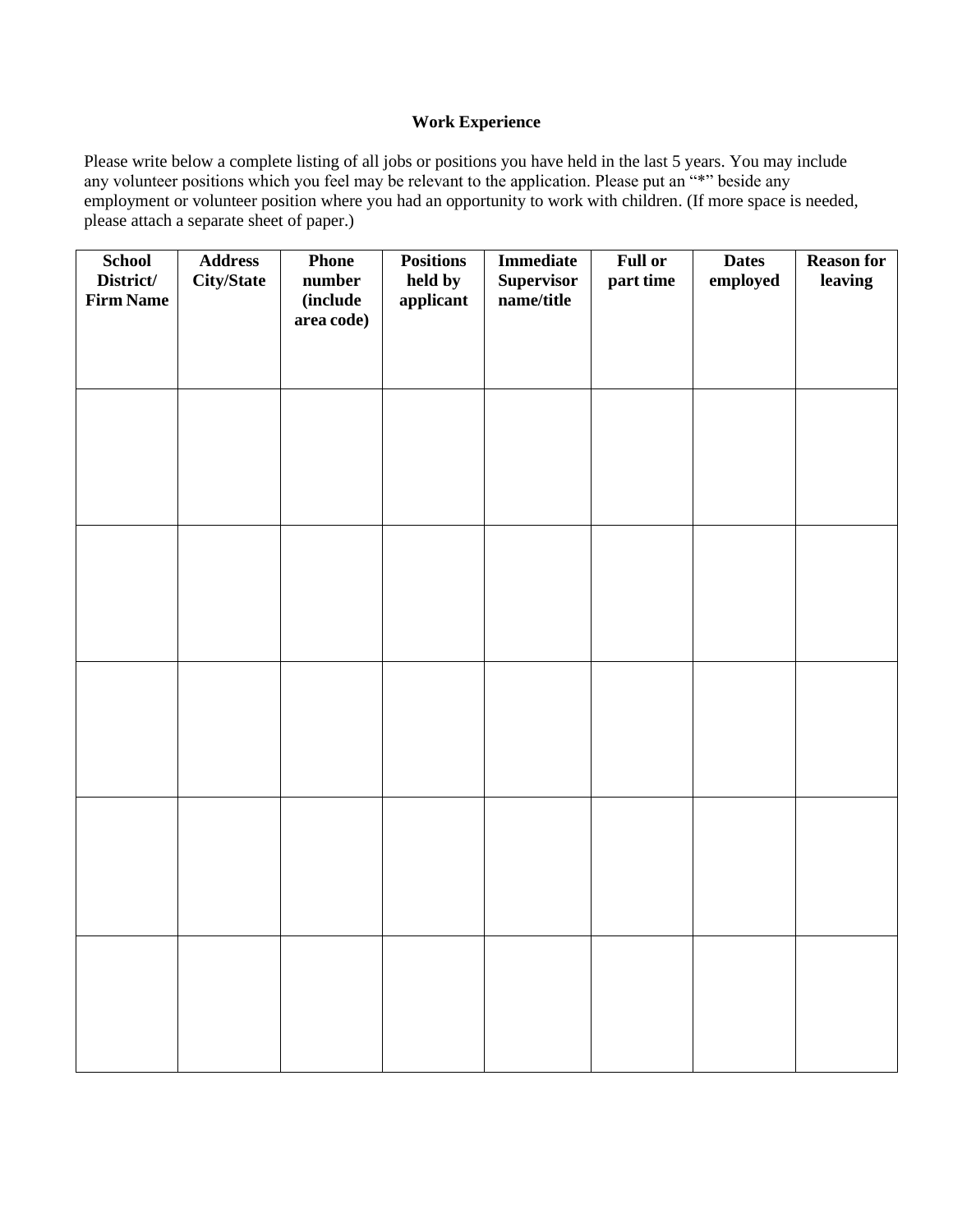# **Military Experience**

| Date Entered /<br><b>Separation</b><br><b>Date</b> | <b>Military Branch  </b> | <b>Final Rank</b> | <b>Military</b><br>Component        | <b>Character of</b><br><b>Service/Discharge</b> |
|----------------------------------------------------|--------------------------|-------------------|-------------------------------------|-------------------------------------------------|
|                                                    |                          |                   | □ National Guard<br>$\Box$ Reserves |                                                 |

A military discharge other than honorable is not an absolute bar to acceptance into the program or to employment. Other factors are also considered in determining a final decision for acceptance into the program.

### **Applicant Testimony**

I understand that failure to truthfully and accurately fill out this application is good cause for termination from the program.

| Have you ever:                                   |                      |
|--------------------------------------------------|----------------------|
| Been terminated or proposed for non-renewal?     | $YES \Box NO \Box$   |
| Been requested to resign from a former position? | YES $\Box$ NO $\Box$ |

\*NOTE: If you answer "YES" to any questions below, provide an explanation below. For criminal charges, specify all the charges, date(s), the disposition(s), and the name and address of the court(s), enter the judgement(s) or conviction(s).

| Been arrested?                                                                                  | YES $\Box$ NO $\Box$ |
|-------------------------------------------------------------------------------------------------|----------------------|
| Had criminal charges filed against you?                                                         | $YES \Box NO \Box$   |
| Been convicted of a felony or misdemeanor offense involving moral turpitude?                    | YES $\Box$ NO $\Box$ |
| Pleaded guilty or no contest to any felony or<br>misdemeanor offense involving moral turpitude? | YES $\Box$ NO $\Box$ |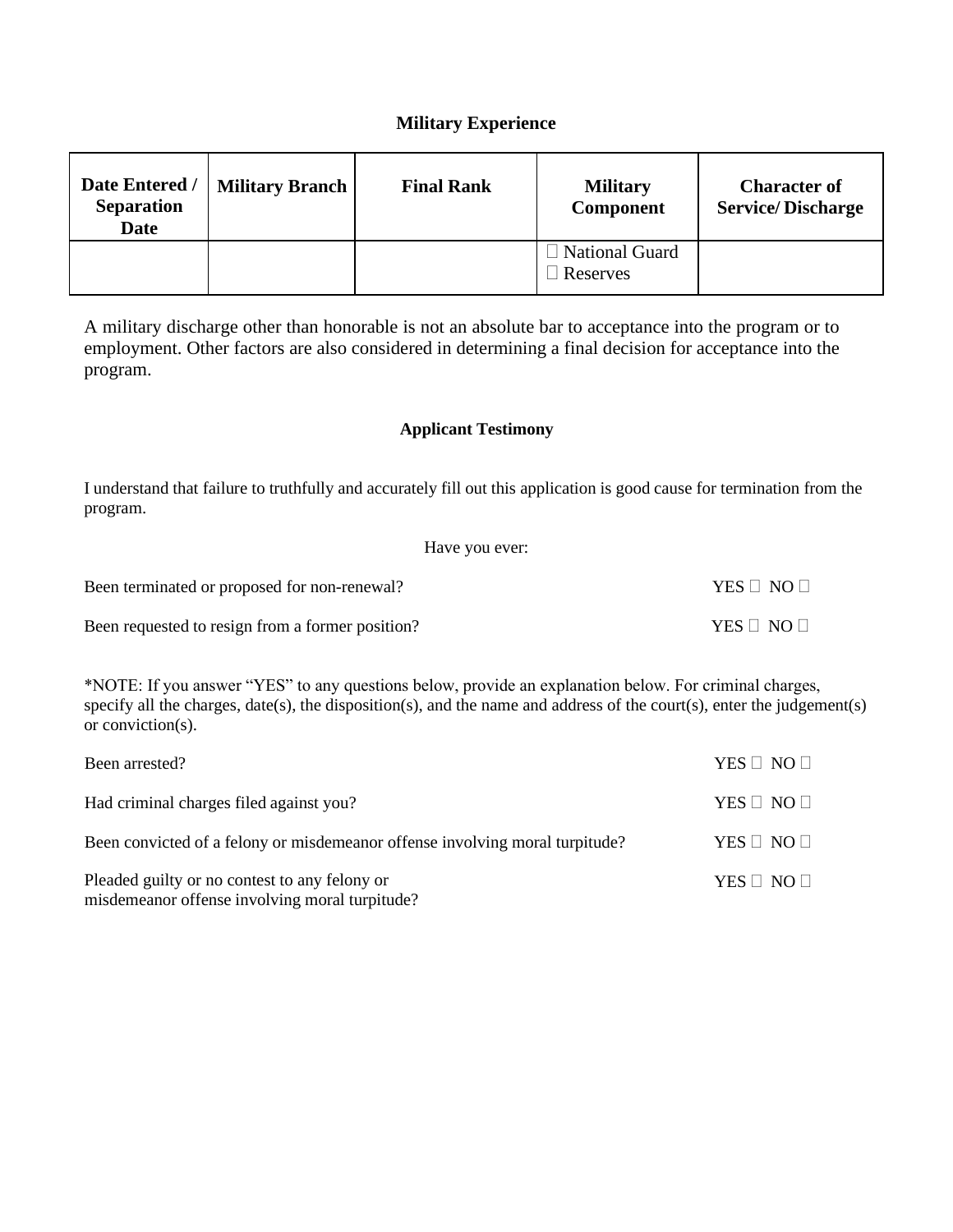| Been placed on probation?                                                                       |      | YES $\Box$ NO $\Box$   |                      |  |
|-------------------------------------------------------------------------------------------------|------|------------------------|----------------------|--|
| Been placed on deferred adjudication whereby the<br>criminal charges were eventually dismissed? |      |                        | YES $\Box$ NO $\Box$ |  |
| Charge                                                                                          | Date | Court and County/State | Disposition/Comments |  |
|                                                                                                 |      |                        |                      |  |

An answer of "YES" to any of the questions above will not necessarily disqualify a qualified applicant from being considered for acceptance into the program or employment.

**Notice**: The Education Service Center- Region 19 conducts an extensive criminal history check on every applicant for acceptance into the program. Information contained in a person's criminal history background stays with that person and is not removed over time. If you ever had charges filed, an arrest or conviction many years ago (even if the charges were dismissed), it will likely still be shown on your criminal history record. If any information is this application is incorrect or untrue in any material respect, the Education Service Center- Region 19 reserves the right to bar you from acceptance into the program. The Education Service Center- Region 19 takes very seriously the information contained in the program or employment applications. False information on this application can also subject you to criminal penalties under Section 37.10, Texas Penal Code.

#### **Essay**

As part of the application process, you are required to submit a written exercise. On the space below, please respond in English to the following question in approximately 150 words. The writing prompt is an item scored in the application process. If needed, continue on a separate piece of paper.

Prompt: Why do you wish to be accepted into the ESC19 Substitute Academy?